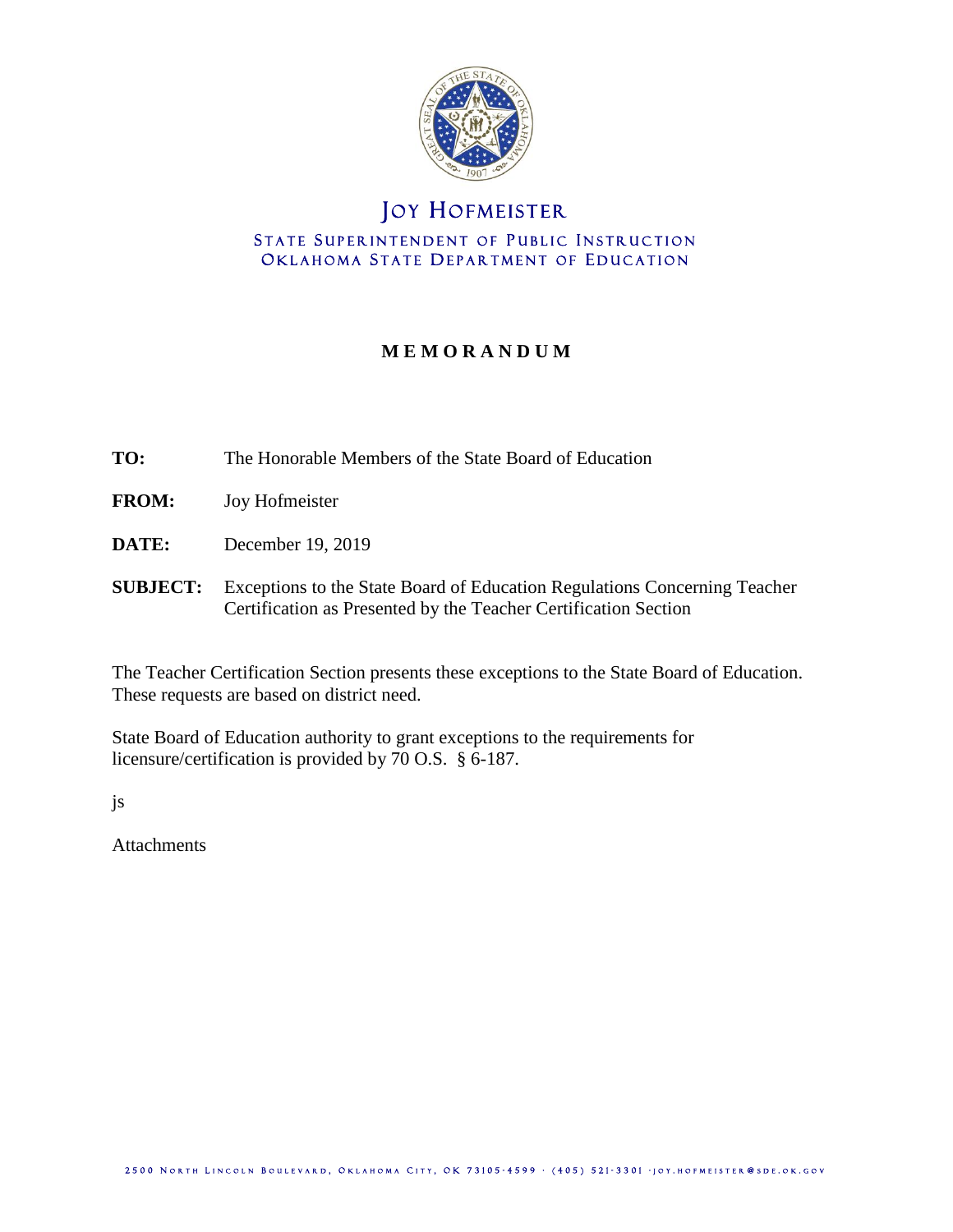## STATE BOARD OF EDUCATION MEETING

Thursday, December 19, 2019

#### **70 O.S. § 6-187**

*Nothing in the Oklahoma Teacher Preparation Act shall restrict the right of the State Board of Education to issue an emergency or provisional certificate, as needed. Provided, however, prior to the issuance of an emergency certificate, the district shall document substantial efforts to employ a teacher who holds a provisional or standard certificate or who is licensed in the teaching profession. In the event a district is unable to hire an infividual meeting this criteria, the district shall document efforts to employ an individual with a provisional or standard certificate or with a license in another curricular aea with academic preparation in the field of need. Only after these alternatives have been exhausted shall the district be allowed to employ an individual meeting minimum standards as established by the State Board of Education for the issuance of emergency certificates.*

| <b>Name of Applicant</b> | <b>Area Requested</b>                                                                                                                | <b>Degree</b>                                                                                             | <b>Requesting District</b> |
|--------------------------|--------------------------------------------------------------------------------------------------------------------------------------|-----------------------------------------------------------------------------------------------------------|----------------------------|
| Leanne Campbell          | <b>SCHOOL COUNSELOR</b>                                                                                                              | Bachelor's Degree - Business<br>Administration                                                            | (ILC) OSAGE COUNTY         |
| Meda Lewellen (1)        | MID-LEVEL SOCIAL<br><b>STUDIES</b>                                                                                                   | Bachelor's Degree - Science                                                                               | <b>BLANCHARD</b>           |
| Anthony Hargrove         |                                                                                                                                      | <b>BUSINESS EDUCATION Bachelor's Degree - Business</b><br>Administration, Information Systems             | <b>BROKEN ARROW</b>        |
| <b>Timothy Robison</b>   | <b>MID-LEVEL SOCIAL</b><br><b>STUDIES</b>                                                                                            | Bachelor's Degree - History                                                                               | <b>CHELSEA</b>             |
| Kayla Eldridge (1)       | <b>EARLY CHILDHOOD</b>                                                                                                               | Bachelor's Degree - Elementary<br>Education                                                               | <b>EUFAULA</b>             |
| Calli Quinn (1)          | <b>MID-LEVEL ENGLISH</b>                                                                                                             | Bachelor's Degree - Human<br>Development and Family Science                                               | <b>EUFAULA</b>             |
| Rachael Ranallo (4)      | <b>SCHOOL COUNSELOR</b>                                                                                                              | Bachelor's Degree - Human<br>Development and Family<br>Science, Master's Degree - Education<br>Leadership | <b>EUFAULA</b>             |
| *Billy Pier              | <b>BIOLOGICAL</b><br><b>SCIENCES,</b><br>CHEMISTRY, EARTH<br><b>SCIENCE, MID-LEVEL</b><br><b>SCIENCE, PHYSICAL</b><br><b>SCIENCE</b> | Bachelor's Degree - Biological<br>Sciences                                                                | <b>GOODWELL</b>            |
| Catherin Severn Voss     | <b>BIOLOGICAL</b><br><b>SCIENCES, MID-LEVEL</b><br><b>SCIENCE</b>                                                                    | Bachelor's Degree - Gerontology                                                                           | <b>HAWORTH</b>             |
| *Alicia Williams (1)     | <b>ART</b>                                                                                                                           | Bachelor's Degree - Professional<br><b>Studies</b>                                                        | <b>HAWORTH</b>             |
| Finchum<br>Curtis<br>(1) | <b>JOURNALISM</b>                                                                                                                    | Bachelor's Degree - University<br><b>Studies</b>                                                          | <b>JONES</b>               |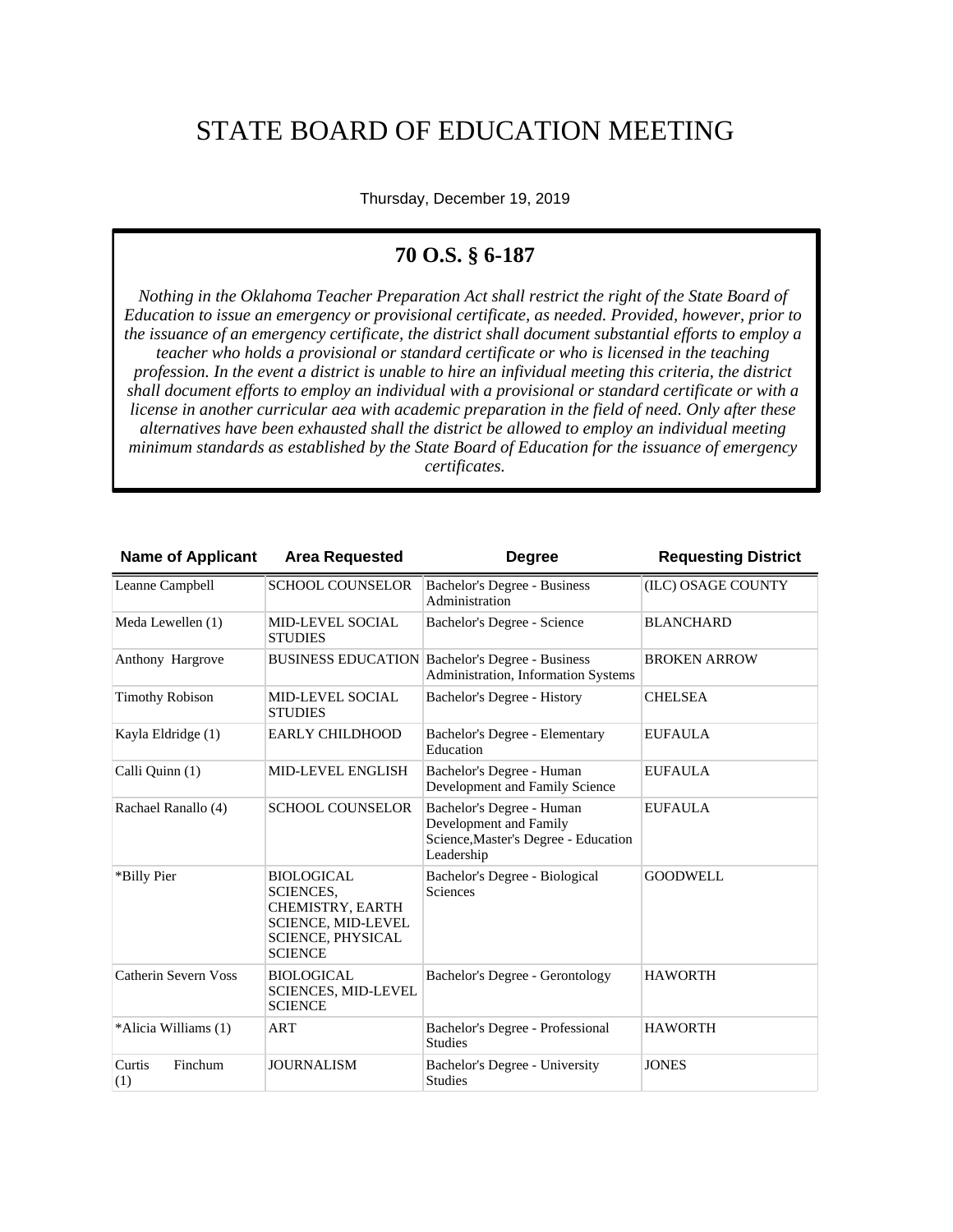| <b>Name of Applicant</b> | <b>Area Requested</b>                                     | <b>Degree</b>                                                                      | <b>Requesting District</b> |
|--------------------------|-----------------------------------------------------------|------------------------------------------------------------------------------------|----------------------------|
| August Baumgartner (2)   | <b>BIOLOGICAL</b><br><b>SCIENCES</b>                      | Bachelor's Degree - Elementary<br><b>Education, Social Studies</b>                 | <b>MIAMI</b>               |
| Michael Doutey           | MID-LEVEL ENGLISH                                         | Bachelor's Degree - Mass<br>Communications/Broadcasting                            | MIDWEST CITY-DEL CITY      |
| LaToya Jackson (1)       | <b>ENGLISH</b>                                            | Bachelor's Degree -<br>Communications, Theater Arts                                | MUSTANG                    |
| <b>Brett Akins</b>       | PHYSICAL<br>EDUCATION/HEALTH/<br>SAFETY                   | Bachelor's Degree - Biology                                                        | <b>NORMAN</b>              |
| Jonathan Cathey          | MID-LEVEL SOCIAL<br><b>STUDIES</b>                        | Bachelor's Degree - History                                                        | NORMAN                     |
| Laura Collins            | <b>INTERMEDIATE</b><br><b>MATHEMATICS</b>                 | Bachelor's Degree - Health Science                                                 | NORMAN                     |
| Lauren Dansby            | <b>ART</b>                                                | Bachelor's Degree - Art, Graphic<br>Design                                         | NORMAN                     |
| Sonja Fisher             | EARLY CHILDHOOD                                           | Bachelor's Degree - Multidisciplinary<br><b>Studies</b>                            | NORMAN                     |
| Kallie Ford              | TE                                                        | SPEECH/DRAMA/DEBA Bachelor's Degree - Theater Arts                                 | NORMAN                     |
| Amy Hiser (5)            | <b>INTERMEDIATE</b><br><b>MATHEMATICS</b>                 | Bachelor's Degree - English                                                        | <b>NORMAN</b>              |
| Emily Jackson            | <b>RAL MUSIC</b>                                          | INSTRUMENTAL/GENE   Bachelor's Degree - Music Education   NORMAN                   |                            |
| *Bryan Karinshak (1)     | <b>ELEMENTARY</b><br><b>EDUCATION</b>                     | Bachelor's Degree - Social<br>Studies, Master's Degree - Counseling                | <b>NORMAN</b>              |
| *Kellen McCoy            | <b>PHYSICAL</b><br>EDUCATION/HEALTH/<br><b>SAFETY</b>     | Bachelor's Degree - Sales                                                          | NORMAN                     |
| <b>Stacy Proctor</b>     | <b>ELEMENTARY</b><br><b>EDUCATION</b>                     | Bachelor's Degree - Human Services,<br>Counseling                                  | <b>NORMAN</b>              |
| *Courtney Todd (2)       | <b>SCHOOL COUNSELOR</b>                                   | Bachelor's Degree - Special<br>Education                                           | <b>NORMAN</b>              |
| Victoria Turnquist-Ruiz  | <b>ENGLISH</b>                                            | Bachelor's Degree - Early Childhood<br>Education                                   | <b>NORMAN</b>              |
| Kenneth Burrough         | <b>ELEMENTARY</b><br><b>EDUCATION</b>                     | Bachelor's Degree - Liberal<br>Arts/Studies                                        | <b>OKLAHOMA CITY</b>       |
| Roger Burton             | MID-LEVEL SCIENCE                                         | Bachelor's Degree - Management                                                     | OKLAHOMA CITY              |
| Sedric Collins           | <b>ELEMENTARY</b><br><b>EDUCATION</b>                     | Bachelor's Degree - General Studies                                                | OKLAHOMA CITY              |
| Eric Harris              | MID-LEVEL MATH<br>FOR HIGH SCHOOL<br><b>CREDIT</b>        | Bachelor's Degree - Accounting                                                     | OKLAHOMA CITY              |
| La'Toya Jacobs (1)       | <b>ELEMENTARY</b><br><b>EDUCATION</b>                     | Bachelor's Degree -<br>Psychology, Master's Degree -<br>Counseling, Mental Health  | OKLAHOMA CITY              |
| Amy Kennedy (1)          | <b>ELEMENTARY</b><br><b>EDUCATION</b>                     | Bachelor's Degree - Mechanical<br>Engineering                                      | OKLAHOMA CITY              |
| Ana Mendez-Cuenca        | <b>ADVANCED</b><br><b>MATHEMATICS</b>                     | Bachelor's Degree - Mathematics                                                    | OKLAHOMA CITY              |
| Victor Morgan (5)        | <b>MID-LEVEL MATH</b><br>FOR HIGH SCHOOL<br><b>CREDIT</b> | Bachelor's Degree - Health &<br>Physical Education, Master's Degree -<br>Education | OKLAHOMA CITY              |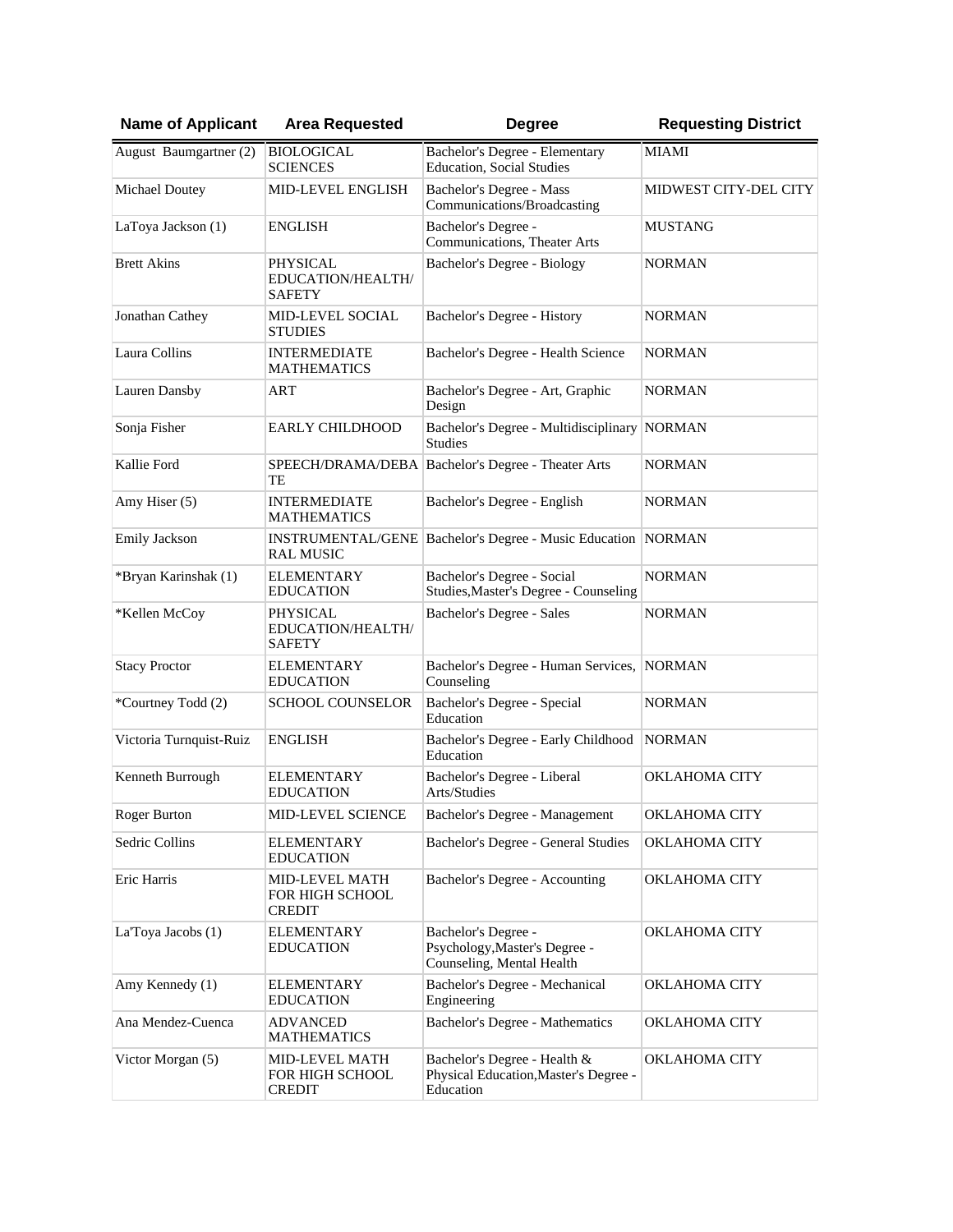| <b>Name of Applicant</b>       | <b>Area Requested</b>                                           | <b>Degree</b>                                                                                         | <b>Requesting District</b>             |
|--------------------------------|-----------------------------------------------------------------|-------------------------------------------------------------------------------------------------------|----------------------------------------|
| Audessa Robinson               | <b>MID-LEVEL ENGLISH</b>                                        | Bachelor's Degree - Behavioral<br>Sciences                                                            | <b>OKLAHOMA CITY</b>                   |
| Robyn Bolay-Buie               | <b>INTERMEDIATE</b><br><b>MATHEMATICS</b>                       | Bachelor's Degree - Liberal<br>Arts/Studies                                                           | <b>PERRY</b>                           |
| Danielle Dean                  | <b>ENGLISH</b>                                                  | Bachelor's Degree - Mass<br>Communications, Journalism                                                | PORTER CONSOLIDATED                    |
| Jenna Dupree                   | PHYSICAL SCIENCE                                                | Bachelor's Degree - Agriculture,<br>Leadership                                                        | PORTER CONSOLIDATED                    |
| Haylie Hickman (1)             | <b>SCHOOL COUNSELOR</b>                                         | Bachelor's Degree - Special<br>Education                                                              | PORTER CONSOLIDATED                    |
| Jacob Oakley (1)               | <b>WORLD</b><br>HISTORY/GEOGRAPHY                               | Bachelor's Degree - General Studies                                                                   | <b>PUTNAM CITY</b>                     |
| Abbey Trammell                 | <b>COMPUTER SCIENCE</b>                                         | Bachelor's Degree - Business<br>Administration, Information Systems,<br><b>Information Management</b> | PUTNAM CITY                            |
| <b>MCKENZIE</b><br><b>FYFE</b> | PHYSICAL<br>EDUCATION/HEALTH/<br><b>SAFETY</b>                  | Bachelor's Degree - Physical<br>Education                                                             | <b>TULSA</b>                           |
| <b>Bailie Henry</b>            | <b>ELEMENTARY</b><br><b>EDUCATION</b>                           | Bachelor's Degree - Elementary<br>Education                                                           | <b>TULSA</b>                           |
| Danielle Moore                 | <b>ELEMENTARY</b><br><b>EDUCATION</b>                           | Bachelor's Degree - Art                                                                               | <b>TULSA</b>                           |
| Bianca Nava                    | <b>ENGLISH AS A</b><br><b>SECOND LANGUAGE</b>                   | Bachelor's Degree - Psychology                                                                        | <b>TULSA</b>                           |
| <b>Bethany Trueblood</b>       | <b>ELEMENTARY</b><br><b>EDUCATION</b>                           | Bachelor's Degree -<br>Journalism, Master's Degree - Social<br>Work                                   | TULSA                                  |
| *Jessica Berry                 | <b>ELEMENTARY</b><br><b>EDUCATION</b>                           | Bachelor's Degree - Kinesiology                                                                       | TULSA CHARTER:<br><b>COLLEGE BOUND</b> |
| <b>Charles Jestice</b>         | <b>US HISTORY/OK</b><br><b>HISTORY/GOVERNME</b><br>NT/ECONOMICS | Bachelor's Degree - Health &<br>Physical Education                                                    | <b>UNION</b>                           |
| <b>Ashley Ford</b>             | <b>ELEMENTARY</b><br><b>EDUCATION</b>                           | Bachelor's Degree - History                                                                           | <b>WALTERS</b>                         |

Total: 50

\*Renewals: 6

# **Fiscal Year to Date Summary Information**

| <b>Summary Information</b>                         | Total |
|----------------------------------------------------|-------|
| <b>YTD Total Educators Requesting Emergency</b>    | 2296  |
| <b>YTD Total Educators With Prior Certificates</b> | 1464  |
| <b>YTD Total Educators Renewing Emergency</b>      | 517   |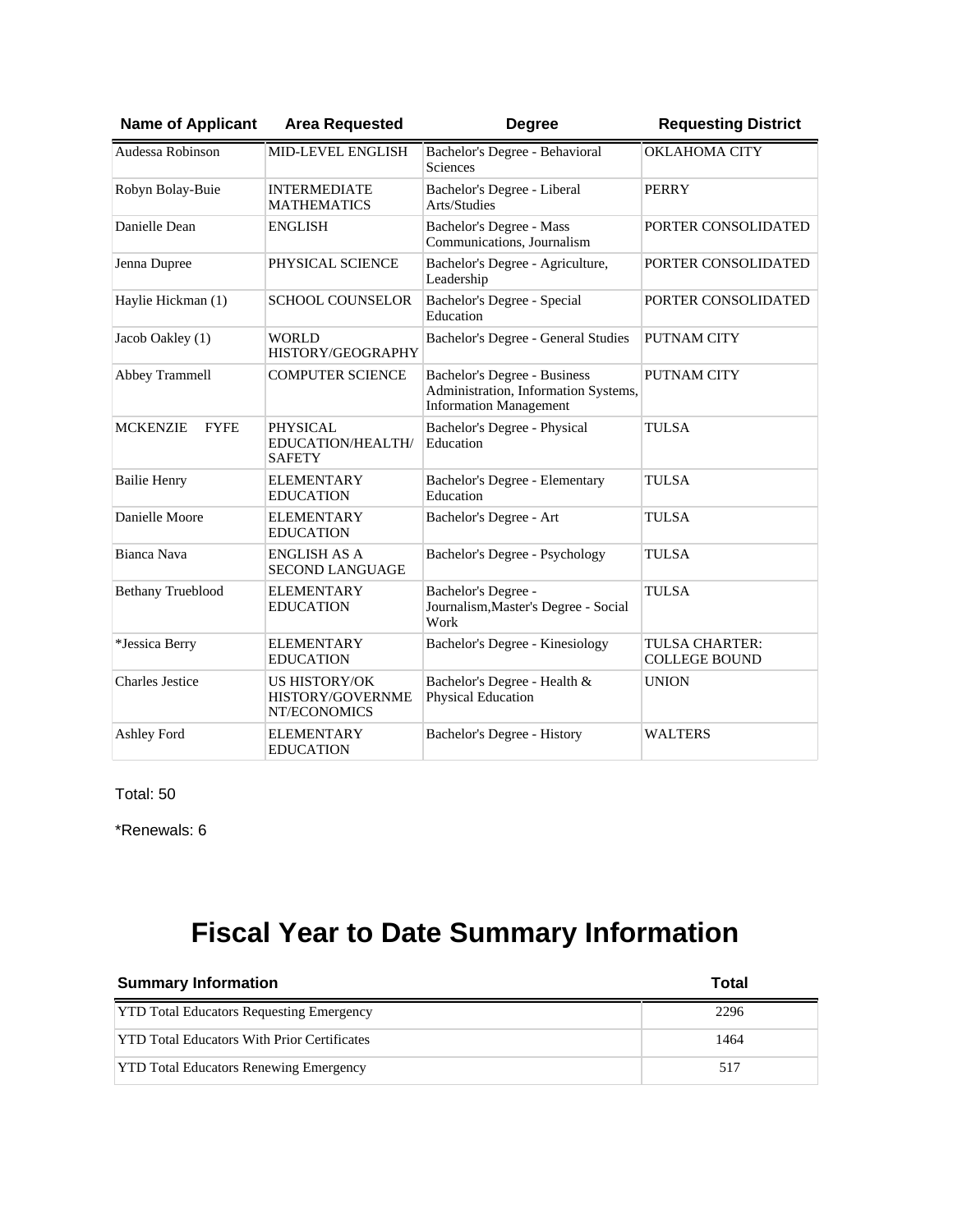|  |  |  | <b>Fiscal Year to Date Summary by Area</b> |  |  |
|--|--|--|--------------------------------------------|--|--|
|--|--|--|--------------------------------------------|--|--|

| <b>Area Description</b>                    | <b>Total</b> |
|--------------------------------------------|--------------|
| <b>ELEMENTARY EDUCATION</b>                | 581          |
| <b>EARLY CHILDHOOD</b>                     | 364          |
| <b>ENGLISH</b>                             | 153          |
| PHYSICAL EDUCATION/HEALTH/SAFETY           | 139          |
| <b>INTERMEDIATE MATHEMATICS</b>            | 131          |
| <b>SCHOOL COUNSELOR</b>                    | 110          |
| MID-LEVEL SCIENCE                          | 108          |
| US HISTORY/OK HISTORY/GOVERNMENT/ECONOMICS | 87           |
| <b>BIOLOGICAL SCIENCES</b>                 | 86           |
| MID-LEVEL SOCIAL STUDIES                   | 78           |
| PHYSICAL SCIENCE                           | 78           |
| WORLD HISTORY/GEOGRAPHY                    | 62           |
| MID-LEVEL MATH FOR HIGH SCHOOL CREDIT      | 52           |
| ART                                        | 49           |
| ENGLISH AS A SECOND LANGUAGE               | 36           |
| <b>ADVANCED MATHEMATICS</b>                | 33           |
| <b>CHEMISTRY</b>                           | 33           |
| <b>SPANISH</b>                             | 32           |
| VOCAL/GENERAL MUSIC                        | 31           |
| <b>BUSINESS EDUCATION</b>                  | 29           |
| <b>MID-LEVEL ENGLISH</b>                   | 29           |
| <b>COMPUTER SCIENCE</b>                    | 27           |
| <b>INSTRUMENTAL/GENERAL MUSIC</b>          | 27           |
| SPEECH/DRAMA/DEBATE                        | 21           |
| CAREER TECH FAMILY/CONSUMER SCIENCE        | 14           |
| LIBRARY MEDIA SPECIALIST                   | 12           |
| AGRICULTURAL EDUCATION                     | 10           |
| <b>EARTH SCIENCE</b>                       | 10           |
| ELEMENTARY PRINCIPAL                       | 10           |
| PSYCHOLOGY/SOCIOLOGY                       | 9            |
| FAMILY AND CONSUMER SCIENCES               | 8            |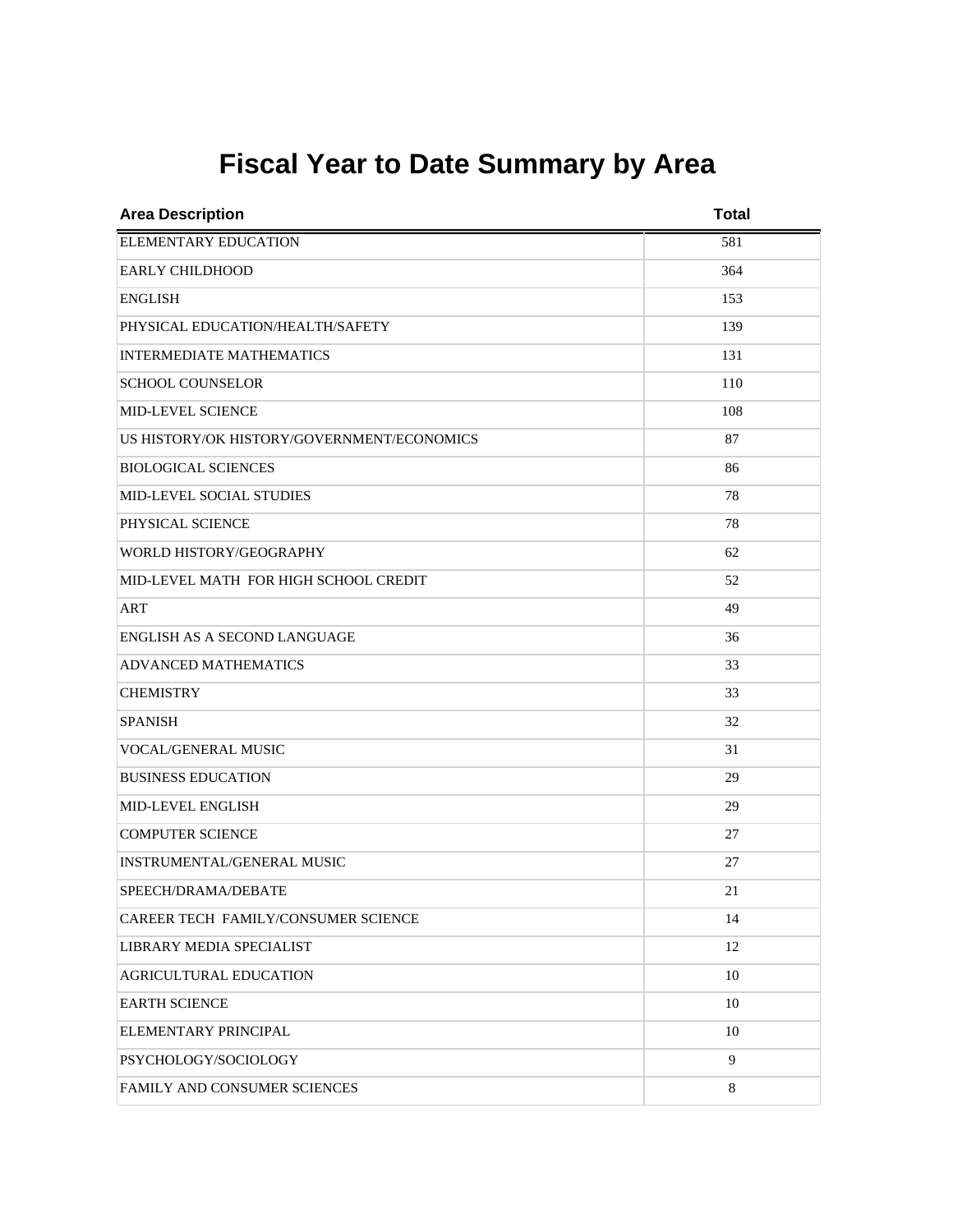| <b>Area Description</b>               | <b>Total</b>   |
|---------------------------------------|----------------|
| <b>SCHOOL PSYCHOLOGIST</b>            | 7              |
| SECONDARY PRINCIPAL                   | 7              |
| <b>JOURNALISM</b>                     | 6              |
| <b>PHYSICS</b>                        | 6              |
| <b>CAREER TECH BUSINESS</b>           | 5              |
| <b>FRENCH</b>                         | $\overline{4}$ |
| <b>READING SPECIALIST</b>             | $\overline{4}$ |
| <b>DANCE</b>                          | 3              |
| <b>GERMAN</b>                         | 2              |
| <b>TECHNOLOGY ENGINEERING</b>         | 2              |
| <b>CAREER TECH HEALTH OCCUPATIONS</b> | 1              |
| <b>JAPANESE</b>                       | 1              |
| TRADE/INDUSTRIAL EDUCATION            | 1              |

# **Fiscal Year to Date Summary by District**

| <b>District Name</b>            | <b>Total</b> |
|---------------------------------|--------------|
| OKLAHOMA CITY (55-I089)         | 295          |
| TULSA (72-I001)                 | 254          |
| PUTNAM CITY (55-I001)           | 108          |
| MIDWEST CITY-DEL CITY (55-I052) | 79           |
| LAWTON (16-I008)                | 74           |
| MOORE (14-I002)                 | 58           |
| <b>MUSTANG</b> (09-I069)        | 48           |
| EDMOND (55-I012)                | 42           |
| <b>NORMAN</b> (14-I029)         | 42           |
| WESTERN HEIGHTS (55-I041)       | 42           |
| ENID (24-I057)                  | 37           |
| BROKEN ARROW (72-I003)          | 33           |
| <b>UNION (72-I009)</b>          | 28           |
| EL RENO (09-I034)               | 25           |
| ARDMORE (10-I019)               | 24           |
| <b>SHAWNEE</b> (63-I093)        | 23           |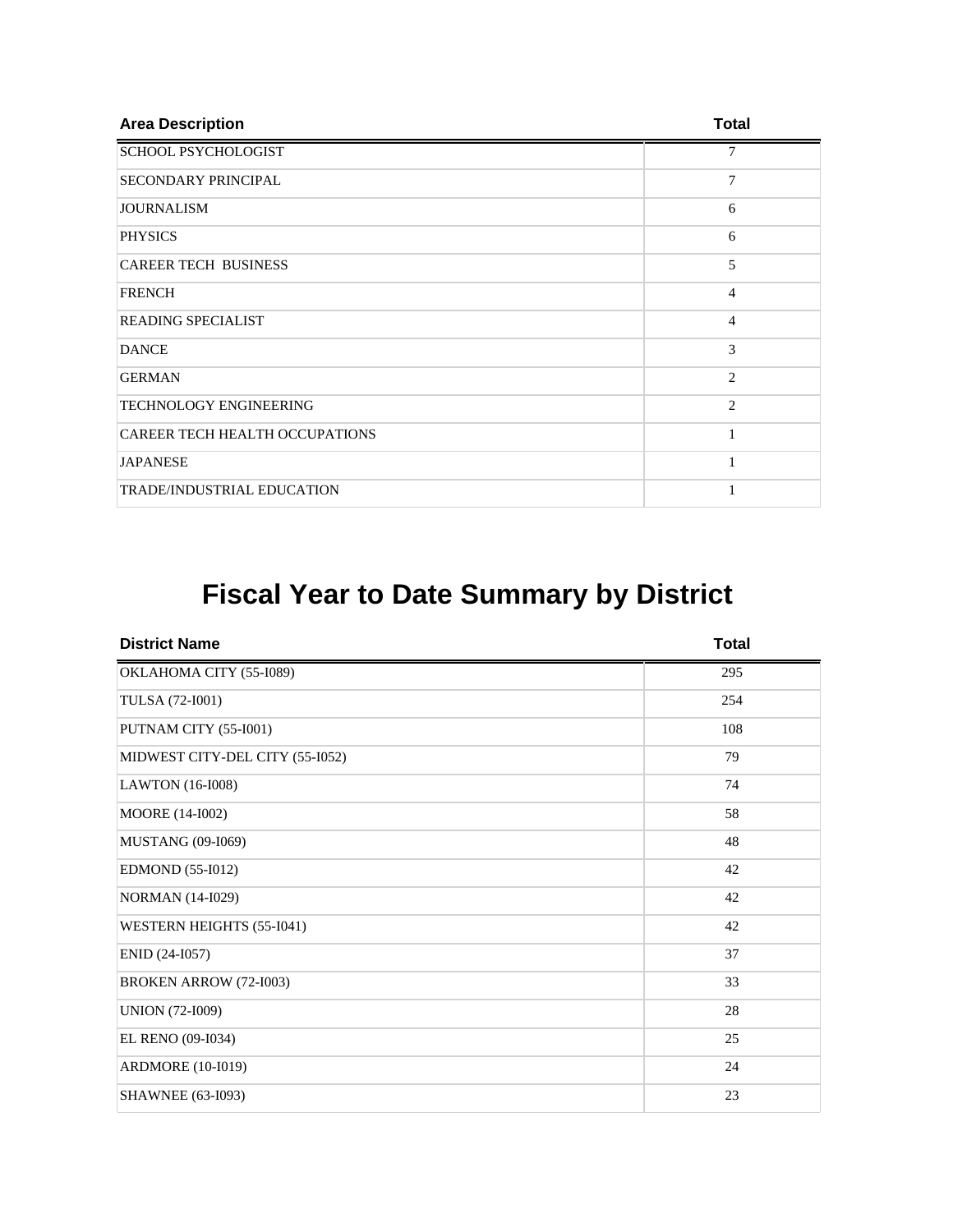| <b>District Name</b>                    | <b>Total</b> |
|-----------------------------------------|--------------|
| PONCA CITY (36-I071)                    | 21           |
| CHOCTAW-NICOMA PARK (55-I004)           | $20\,$       |
| WEWOKA (67-I002)                        | 20           |
| BARTLESVILLE (74-I030)                  | 19           |
| <b>GUYMON</b> (70-I008)                 | 17           |
| MUSKOGEE (51-I020)                      | 17           |
| YUKON (09-I027)                         | 16           |
| BLACKWELL (36-I045)                     | 14           |
| <b>DUNCAN</b> (69-I001)                 | 14           |
| HUGO (12-I039)                          | 13           |
| LITTLE AXE (14-I070)                    | 13           |
| CLAREMORE (66-I001)                     | 12           |
| <b>IDABEL</b> (48-I005)                 | 12           |
| <b>JENKS</b> (72-I005)                  | 12           |
| MILLWOOD (55-I037)                      | 12           |
| NEWCASTLE (47-I001)                     | 12           |
| WOODWARD (77-I001)                      | 12           |
| <b>GUTHRIE (42-I001)</b>                | 11           |
| <b>DEER CREEK (55-I006)</b>             | 10           |
| GROVE (21-I002)                         | 10           |
| <b>MULDROW</b> (68-I003)                | 10           |
| SAND SPRINGS (72-I002)                  | 10           |
| CHICKASHA (26-I001)                     | 9            |
| <b>CLINTON</b> (20-I099)                | 9            |
| OKC CHARTER: KIPP REACH COLL. (55-E012) | 9            |
| SAPULPA (19-I033)                       | 9            |
| <b>WAGONER (73-I019)</b>                | 9            |
| BIXBY (72-I004)                         | $\,8\,$      |
| <b>EUFAULA</b> (49-I001)                | 8            |
| <b>HILLDALE</b> (51-I029)               | $8\,$        |
| STILWELL (01-I025)                      | $8\,$        |
| TAHLEQUAH (11-I035)                     | 8            |
| <b>TECUMSEH (63-I092)</b>               | 8            |
| <b>WATONGA (06-I042)</b>                | $8\,$        |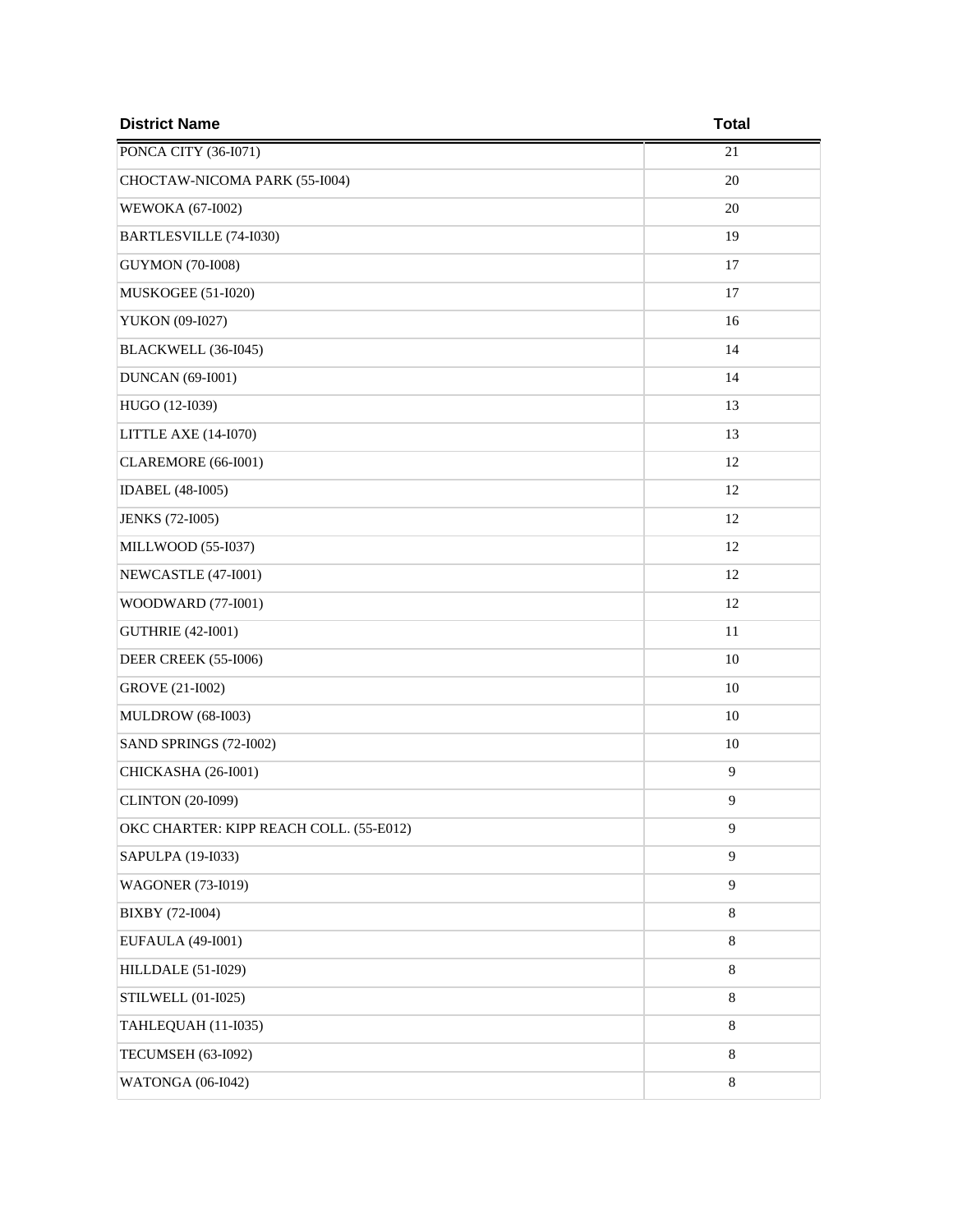| <b>District Name</b>          | <b>Total</b>     |
|-------------------------------|------------------|
| CARNEY (41-I105)              | $\tau$           |
| COWETA (73-I017)              | 7                |
| HARRAH (55-I007)              | $\tau$           |
| HOLDENVILLE (32-I035)         | $\tau$           |
| LEXINGTON (14-I057)           | $\boldsymbol{7}$ |
| <b>MADILL (45-I002)</b>       | $\tau$           |
| NOBLE (14-I040)               | $\boldsymbol{7}$ |
| <b>OKMULGEE (56-I001)</b>     | $\boldsymbol{7}$ |
| OWASSO (72-I011)              | 7                |
| QUAPAW (58-I014)              | 7                |
| <b>RINGLING (34-I014)</b>     | $\tau$           |
| ALTUS (33-I018)               | 6                |
| <b>DURANT</b> (07-I072)       | 6                |
| HARTSHORNE (61-I001)          | 6                |
| KINGFISHER (37-I007)          | 6                |
| <b>MCALESTER</b> (61-I080)    | 6                |
| MIAMI (58-I023)               | 6                |
| BERRYHILL (72-I010)           | 5                |
| BLANCHARD (47-I029)           | 5                |
| COLLINSVILLE (72-I006)        | 5                |
| CROOKED OAK (55-I053)         | 5                |
| EARLSBORO (63-I005)           | 5                |
| <b>HAWORTH (48-I006)</b>      | 5                |
| <b>INOLA</b> (66-I005)        | 5                |
| PAULS VALLEY (25-I018)        | 5                |
| PIEDMONT (09-I022)            | 5                |
| PORTER CONSOLIDATED (73-I365) | 5                |
| STIGLER (31-I020)             | 5                |
| <b>SULPHUR (50-I001)</b>      | 5                |
| <b>TUTTLE (26-I097)</b>       | 5                |
| <b>VALLIANT</b> (48-I011)     | 5                |
| WEATHERFORD (20-I026)         | 5                |
| <b>BLAIR</b> (33-I054)        | $\overline{4}$   |
| BRAY-DOYLE (69-I042)          | $\overline{4}$   |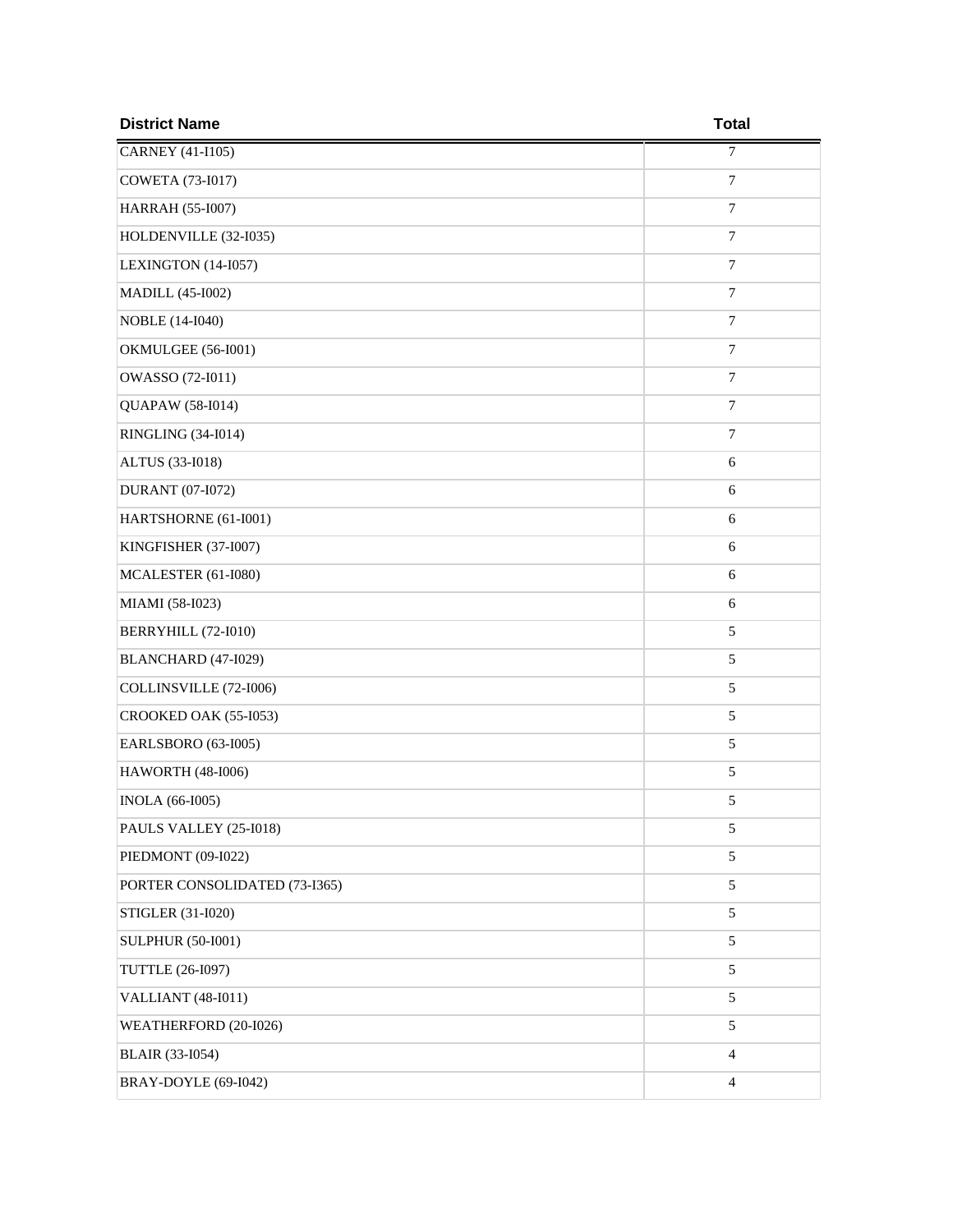| <b>District Name</b>                   | <b>Total</b>   |
|----------------------------------------|----------------|
| CASHION (37-I089)                      | 4              |
| <b>COALGATE</b> (15-I001)              | 4              |
| COLCORD (21-I004)                      | $\overline{4}$ |
| CORDELL (75-I078)                      | $\overline{4}$ |
| CRUTCHO (55-C074)                      | $\overline{4}$ |
| ELGIN (16-I016)                        | $\overline{4}$ |
| <b>GLENPOOL</b> (72-I013)              | $\overline{4}$ |
| HENRYETTA (56-I002)                    | $\overline{4}$ |
| INDIANOLA (61-I025)                    | $\overline{4}$ |
| <b>MARIETTA</b> (43-I016)              | $\overline{4}$ |
| <b>MARLOW</b> (69-I003)                | $\overline{4}$ |
| MAUD (63-I117)                         | $\overline{4}$ |
| MCLOUD (63-I001)                       | $\overline{4}$ |
| <b>MEEKER</b> (41-I095)                | $\overline{4}$ |
| <b>MERRITT</b> (05-I002)               | $\overline{4}$ |
| <b>NOWATA (53-I040)</b>                | $\overline{4}$ |
| POTEAU (40-I029)                       | $\overline{4}$ |
| <b>PURCELL (47-I015)</b>               | $\overline{4}$ |
| SALLISAW (68-I001)                     | $\overline{4}$ |
| <b>SEMINOLE</b> (67-I001)              | $\overline{4}$ |
| SKIATOOK (72-I007)                     | $\overline{4}$ |
| TULSA CHARTER: COLLEGE BOUND (72-E017) | $\overline{4}$ |
| VARNUM (67-I007)                       | $\overline{4}$ |
| <b>WARNER (51-I074)</b>                | $\overline{4}$ |
| <b>WAURIKA (34-I023)</b>               | $\overline{4}$ |
| WILSON (10-I043)                       | $\overline{4}$ |
| WILSON (56-I007)                       | $\overline{4}$ |
| ANADARKO (08-I020)                     | $\mathfrak{Z}$ |
| ARKOMA (40-I091)                       | 3              |
| BELFONTE (68-C050)                     | $\mathfrak{Z}$ |
| BROKEN BOW (48-I074)                   | 3              |
| CACHE (16-I001)                        | $\mathfrak{Z}$ |
| CALVIN (32-I048)                       | 3              |
| <b>CAMERON</b> (40-I017)               | $\mathfrak{Z}$ |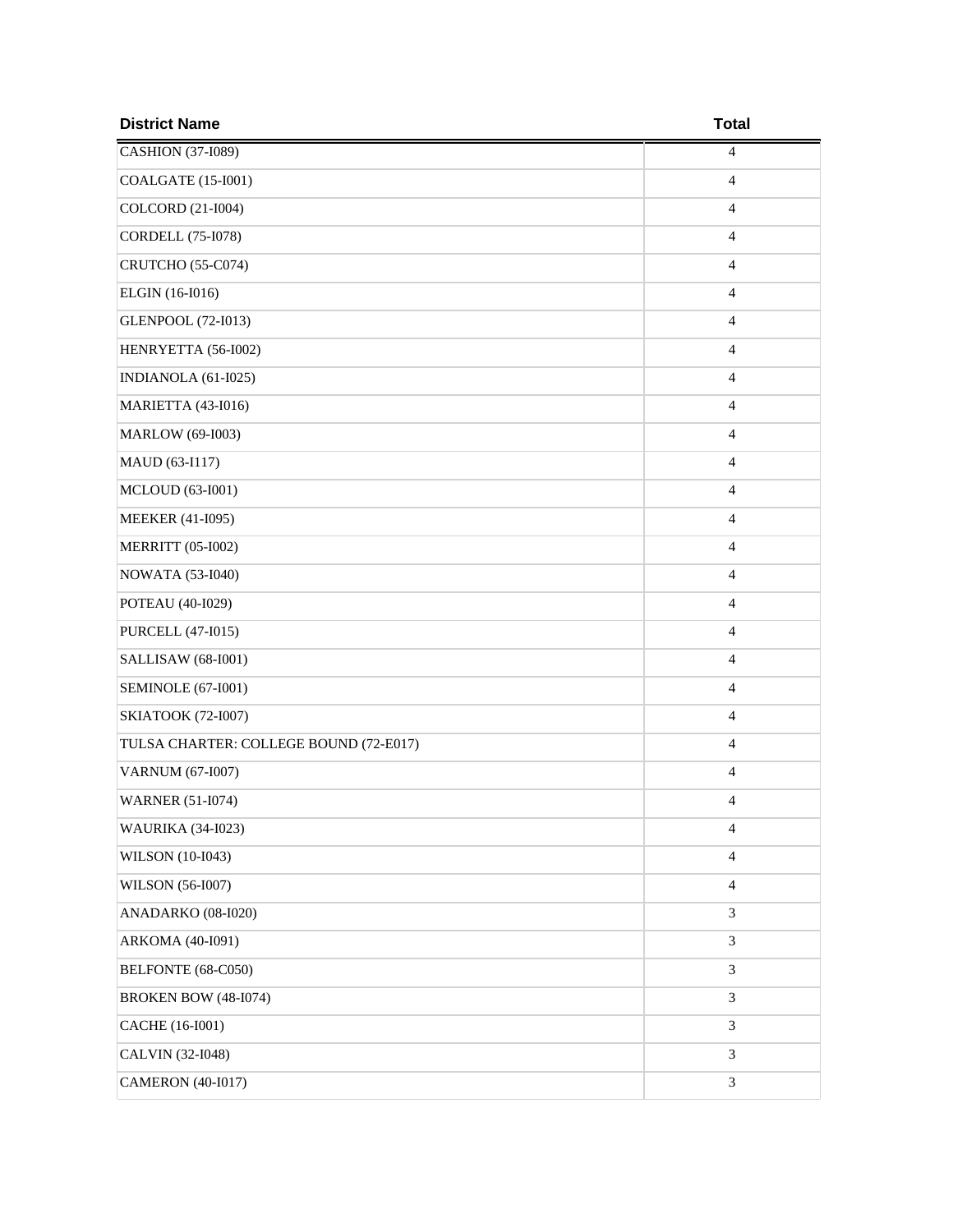| <b>District Name</b>       | <b>Total</b>   |
|----------------------------|----------------|
| CANTON (06-I105)           | 3              |
| <b>CIMARRON</b> (44-I092)  | 3              |
| <b>CLEVELAND</b> (59-I006) | 3              |
| COPAN (74-I004)            | 3              |
| COTTONWOOD (15-C004)       | 3              |
| <b>CUSHING</b> (60-I067)   | 3              |
| DUKE (33-I014)             | 3              |
| ELK CITY (05-I006)         | 3              |
| <b>FAIRVIEW (44-I084)</b>  | $\mathfrak{Z}$ |
| FREDERICK (71-I158)        | 3              |
| HAILEYVILLE (61-I011)      | 3              |
| HENNESSEY (37-I016)        | 3              |
| <b>JONES</b> (55-I009)     | 3              |
| KELLYVILLE (19-I031)       | 3              |
| <b>KREBS</b> (61-C009)     | 3              |
| LE FLORE (40-I016)         | 3              |
| LOCUST GROVE (46-I017)     | 3              |
| MARYETTA (01-C022)         | 3              |
| MOSS (32-I001)             | 3              |
| OOLOGAH-TALALA (66-I004)   | 3              |
| PAOLI (25-I005)            | 3              |
| PLAINVIEW (10-I027)        | 3              |
| <b>QUINTON</b> (61-I017)   | 3              |
| SAVANNA (61-I030)          | 3              |
| SPRINGER (10-I021)         | 3              |
| STRATFORD (25-I002)        | $\mathfrak{Z}$ |
| <b>TEXHOMA (70-I061)</b>   | 3              |
| THACKERVILLE (43-I004)     | $\mathfrak{Z}$ |
| TISHOMINGO (35-I020)       | 3              |
| <b>TUPELO</b> (15-I002)    | $\mathfrak{Z}$ |
| <b>TURNER (43-I005)</b>    | 3              |
| WAINWRIGHT (51-C009)       | $\mathfrak{Z}$ |
| WASHINGTON (47-I005)       | 3              |
| WESTVILLE (01-I011)        | $\mathfrak{Z}$ |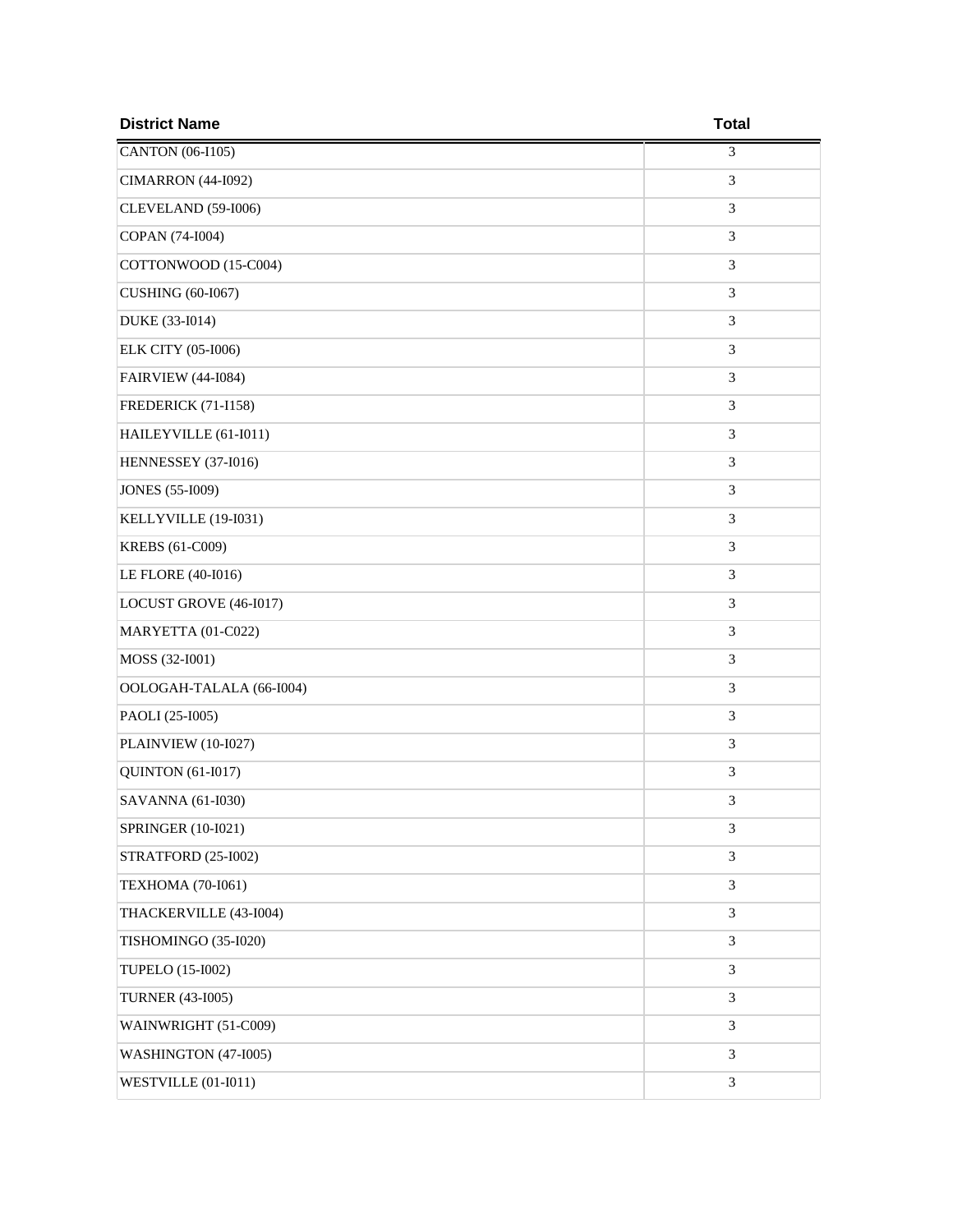| <b>District Name</b>           | <b>Total</b>   |
|--------------------------------|----------------|
| <b>WETUMKA (32-I005)</b>       | 3              |
| ADAIR (46-I002)                | $\mathfrak{2}$ |
| ALLEN-BOWDEN (19-C035)         | $\sqrt{2}$     |
| <b>ANTLERS</b> (64-I013)       | $\mathfrak{2}$ |
| <b>BATTIEST</b> (48-I071)      | $\sqrt{2}$     |
| <b>BETHEL</b> (63-I003)        | $\overline{2}$ |
| <b>BILLINGS</b> (52-I002)      | $\overline{2}$ |
| BLUEJACKET (18-I020)           | $\overline{2}$ |
| BUFFALO VALLEY (39-I003)       | $\overline{2}$ |
| BURLINGTON (02-I001)           | $\overline{2}$ |
| BURNS FLAT-DILL CITY (75-I010) | $\sqrt{2}$     |
| BYNG (62-I016)                 | $\overline{2}$ |
| CHECOTAH (49-I019)             | $\overline{2}$ |
| CHELSEA (66-I003)              | $\mathfrak{2}$ |
| CHOUTEAU-MAZIE (46-I032)       | $\mathfrak{2}$ |
| COLBERT (07-I004)              | $\overline{2}$ |
| COLEMAN (35-I035)              | $\sqrt{2}$     |
| <b>COMMERCE</b> (58-I018)      | $\mathfrak{2}$ |
| <b>CRESCENT</b> (42-I002)      | $\overline{2}$ |
| CYRIL (08-I064)                | $\mathfrak{2}$ |
| DENISON (48-C037)              | $\overline{2}$ |
| DEWAR (56-I008)                | $\overline{2}$ |
| DEWEY (74-I007)                | $\mathfrak{2}$ |
| <b>DICKSON</b> (10-I077)       | $\overline{2}$ |
| <b>FAIRLAND</b> (58-I031)      | $\sqrt{2}$     |
| <b>FLETCHER (16-I009)</b>      | $\sqrt{2}$     |
| FORT GIBSON (51-I003)          | $\overline{2}$ |
| FREEDOM (76-I006)              | $\sqrt{2}$     |
| GRACEMONT (08-I086)            | $\overline{2}$ |
| <b>HINTON</b> (08-I161)        | $\sqrt{2}$     |
| HOLLIS (29-I066)               | $\overline{2}$ |
| <b>HOMINY</b> (57-I038)        | $\overline{2}$ |
| <b>HULBERT</b> (11-I016)       | $\overline{2}$ |
| HYDRO-EAKLY (08-I011)          | $\sqrt{2}$     |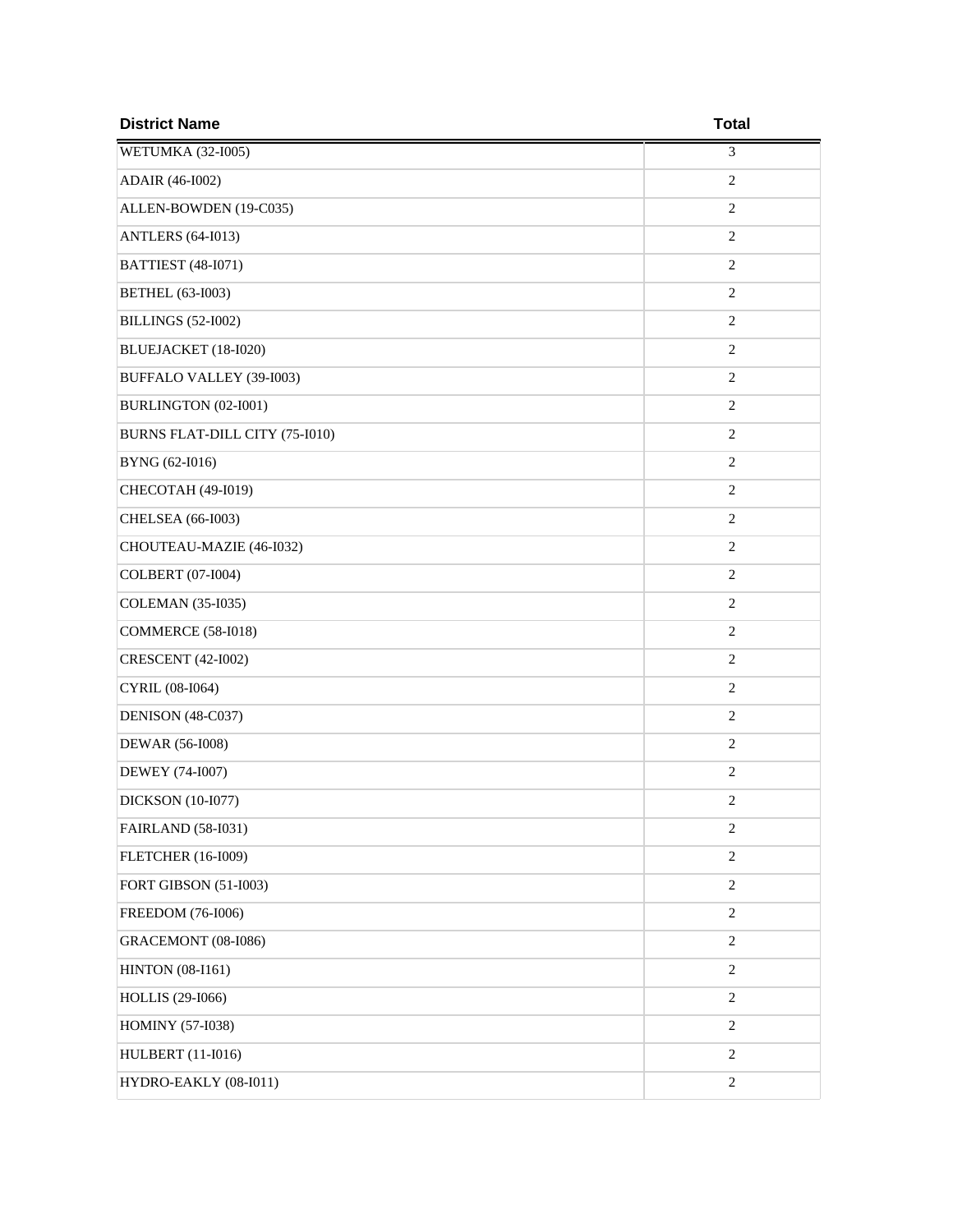| <b>District Name</b>         | <b>Total</b>   |
|------------------------------|----------------|
| JAY (21-I001)                | $\overline{2}$ |
| KANSAS (21-I003)             | $\mathfrak{2}$ |
| LATTA (62-I024)              | $\overline{2}$ |
| LAVERNE (30-I001)            | $\overline{2}$ |
| OILTON (19-I020)             | $\sqrt{2}$     |
| OKAY (73-I001)               | $\overline{2}$ |
| OKLAHOMA UNION (53-I003)     | $\overline{2}$ |
| PADEN (54-I014)              | $\overline{2}$ |
| PAWHUSKA (57-I002)           | $\overline{2}$ |
| PAWNEE (59-I001)             | $\overline{2}$ |
| PERRY (52-I001)              | $\sqrt{2}$     |
| POCOLA (40-I007)             | $\overline{2}$ |
| PRYOR (46-I001)              | $\overline{2}$ |
| ROBIN HILL (14-C016)         | $\overline{2}$ |
| ROCK CREEK (07-I002)         | $\sqrt{2}$     |
| SALINA (46-I016)             | $\overline{2}$ |
| SAYRE (05-I031)              | $\overline{2}$ |
| SOUTH COFFEYVILLE (53-I051)  | $\overline{2}$ |
| STONEWALL (62-I030)          | $\overline{2}$ |
| <b>TALIHINA (40-I052)</b>    | $\overline{2}$ |
| <b>TURPIN (04-I128)</b>      | $\overline{2}$ |
| VIAN (68-I002)               | $\overline{2}$ |
| VINITA (18-I065)             | $\mathfrak{2}$ |
| <b>WALTERS</b> (17-I001)     | $\overline{2}$ |
| WAYNOKA (76-I003)            | $\mathfrak{2}$ |
| WEBBERS FALLS (51-I006)      | $\sqrt{2}$     |
| <b>WELEETKA</b> (54-I031)    | $\overline{c}$ |
| WISTER (40-I049)             | $\sqrt{2}$     |
| <b>WYNONA</b> (57-I030)      | $\overline{2}$ |
| YALE (60-I103)               | $\sqrt{2}$     |
| (ILC) OSAGE COUNTY (57-K001) | $\,1$          |
| ADA (62-I019)                | $\,1\,$        |
| AGRA (41-I134)               | $\,1$          |
| ALEX (26-I056)               | $\,1\,$        |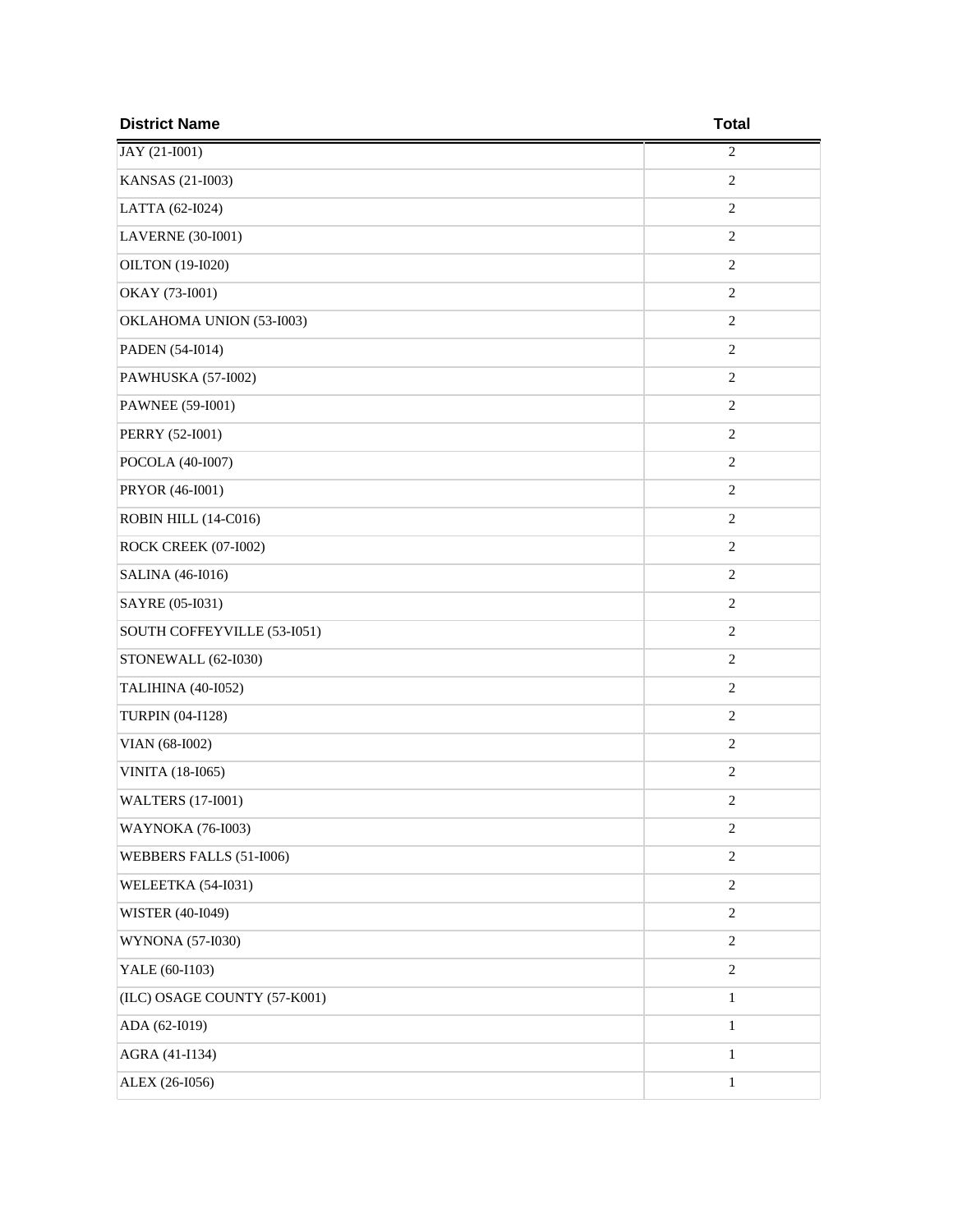| <b>District Name</b>                    | <b>Total</b> |
|-----------------------------------------|--------------|
| ALINE-CLEO (44-I004)                    | 1            |
| ALLEN (62-I001)                         | $\mathbf{1}$ |
| ALVA (76-I001)                          | $\mathbf{1}$ |
| AMBER-POCASSET (26-I128)                | $\mathbf{1}$ |
| ANDERSON (57-C052)                      | $\mathbf{1}$ |
| ARNETT (23-I003)                        | $\mathbf{1}$ |
| ASHER (63-I112)                         | $\mathbf{1}$ |
| BALKO (04-I075)                         | $\mathbf{1}$ |
| <b>BANNER</b> (09-C031)                 | $\mathbf{1}$ |
| BARNSDALL (57-I029)                     | $\mathbf{1}$ |
| BEARDEN (54-C029)                       | $\mathbf{1}$ |
| <b>BEGGS</b> (56-I004)                  | $\mathbf{1}$ |
| BENNINGTON (07-I040)                    | $\mathbf 1$  |
| <b>BIG PASTURE (17-I333)</b>            | $\mathbf{1}$ |
| BINGER-ONEY (08-I168)                   | $\mathbf{1}$ |
| BISHOP MCGUINNESS CATHOLIC HS (55-P011) | $\mathbf{1}$ |
| <b>BOISE CITY (13-I002)</b>             | $\mathbf{1}$ |
| <b>BOKOSHE</b> (40-I026)                | $\mathbf{1}$ |
| <b>BOSWELL</b> (12-I001)                | $\mathbf{1}$ |
| <b>BOWLEGS</b> (67-I003)                | $\mathbf{1}$ |
| BRIDGE CREEK (26-I095)                  | $\mathbf{1}$ |
| <b>BRISTOW</b> (19-I002)                | $\mathbf{1}$ |
| <b>BUFFALO</b> (30-I004)                | $\mathbf{1}$ |
| <b>BUTNER</b> (67-I015)                 | $\mathbf{1}$ |
| CANEY (03-I026)                         | $\mathbf{1}$ |
| CATOOSA (66-I002)                       | $\mathbf{1}$ |
| CAVE SPRINGS (01-I030)                  | $\mathbf{1}$ |
| <b>CEMENT</b> (08-I160)                 | $\mathbf{1}$ |
| <b>CENTRAL</b> (68-I007)                | $\mathbf{1}$ |
| <b>CHANDLER</b> (41-I001)               | $\mathbf{1}$ |
| <b>CHEYENNE</b> (65-I007)               | $\mathbf{1}$ |
| CHISHOLM (24-I042)                      | $\mathbf{1}$ |
| COMANCHE (69-I002)                      | $\mathbf{1}$ |
| COVINGTON-DOUGLAS (24-I094)             | $\mathbf{1}$ |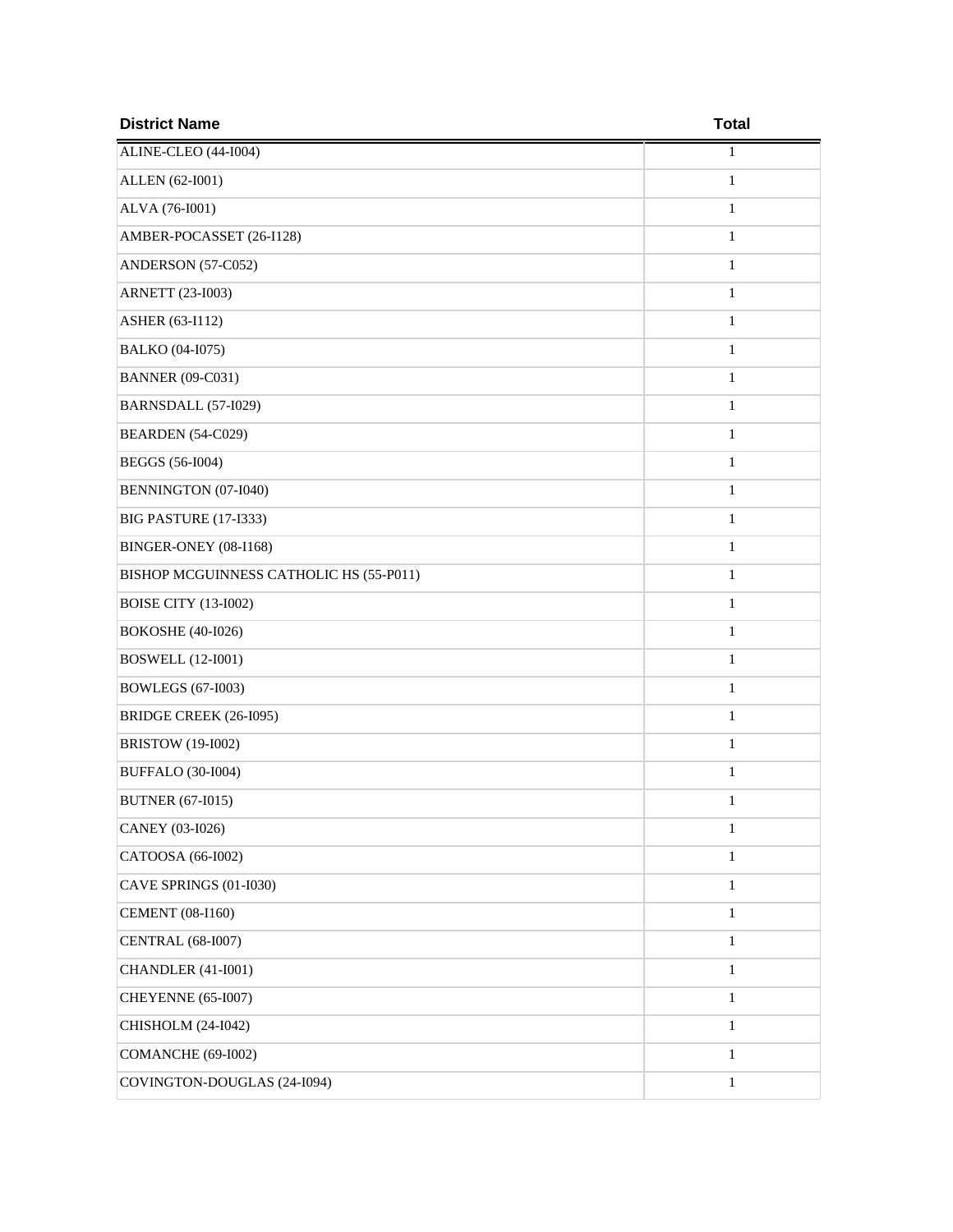| <b>District Name</b>                    | <b>Total</b> |
|-----------------------------------------|--------------|
| CROWDER (61-I028)                       | 1            |
| DARLINGTON (09-C070)                    | $\mathbf{1}$ |
| DEPEW (19-I021)                         | $\mathbf{1}$ |
| DRUMMOND (24-I085)                      | 1            |
| EASTERN OKLA COUNTY TECH. CTR (55-V023) | $\mathbf{1}$ |
| EMPIRE (69-I021)                        | 1            |
| FELT (13-I010)                          | $\mathbf{1}$ |
| FLOWER MOUND (16-C048)                  | 1            |
| FOREST GROVE (48-C001)                  | $\mathbf{1}$ |
| FORGAN (04-I123)                        | 1            |
| FORT SUPPLY (77-I005)                   | $\mathbf{1}$ |
| FRINK-CHAMBERS (61-C029)                | 1            |
| <b>FRONTIER (52-I004)</b>               | $\mathbf{1}$ |
| GANS (68-I004)                          | $\mathbf{1}$ |
| GARBER (24-I047)                        | $\mathbf{1}$ |
| <b>GEARY</b> (06-I080)                  | $\mathbf{1}$ |
| <b>GERONIMO</b> (16-I004)               | $\mathbf{1}$ |
| GOODWELL (70-I060)                      | $\mathbf{1}$ |
| GORE (68-I006)                          | $\mathbf{1}$ |
| GRAHAM-DUSTIN (54-I054)                 | $\mathbf{1}$ |
| <b>GRAND VIEW (11-C034)</b>             | $\mathbf{1}$ |
| GRANDFIELD (71-I249)                    | $\mathbf{1}$ |
| <b>GRANITE (28-I003)</b>                | $\mathbf{1}$ |
| GREAT PLAINS (16-V009)                  | $\mathbf{1}$ |
| GROVE (63-C027)                         | $\mathbf{1}$ |
| GYPSY (19-C012)                         | $\mathbf{1}$ |
| HOBART (38-I001)                        | $\mathbf{1}$ |
| JENNINGS (59-C002)                      | $\,1$        |
| <b>KETCHUM (18-I006)</b>                | $\mathbf{1}$ |
| KEYS (11-I006)                          | $\,1$        |
| <b>KINGSTON (45-I003)</b>               | $\mathbf{1}$ |
| KINTA (31-I013)                         | $\mathbf{1}$ |
| KREMLIN-HILLSDALE (24-I018)             | $\mathbf{1}$ |
| LANE (03-C022)                          | $\mathbf{1}$ |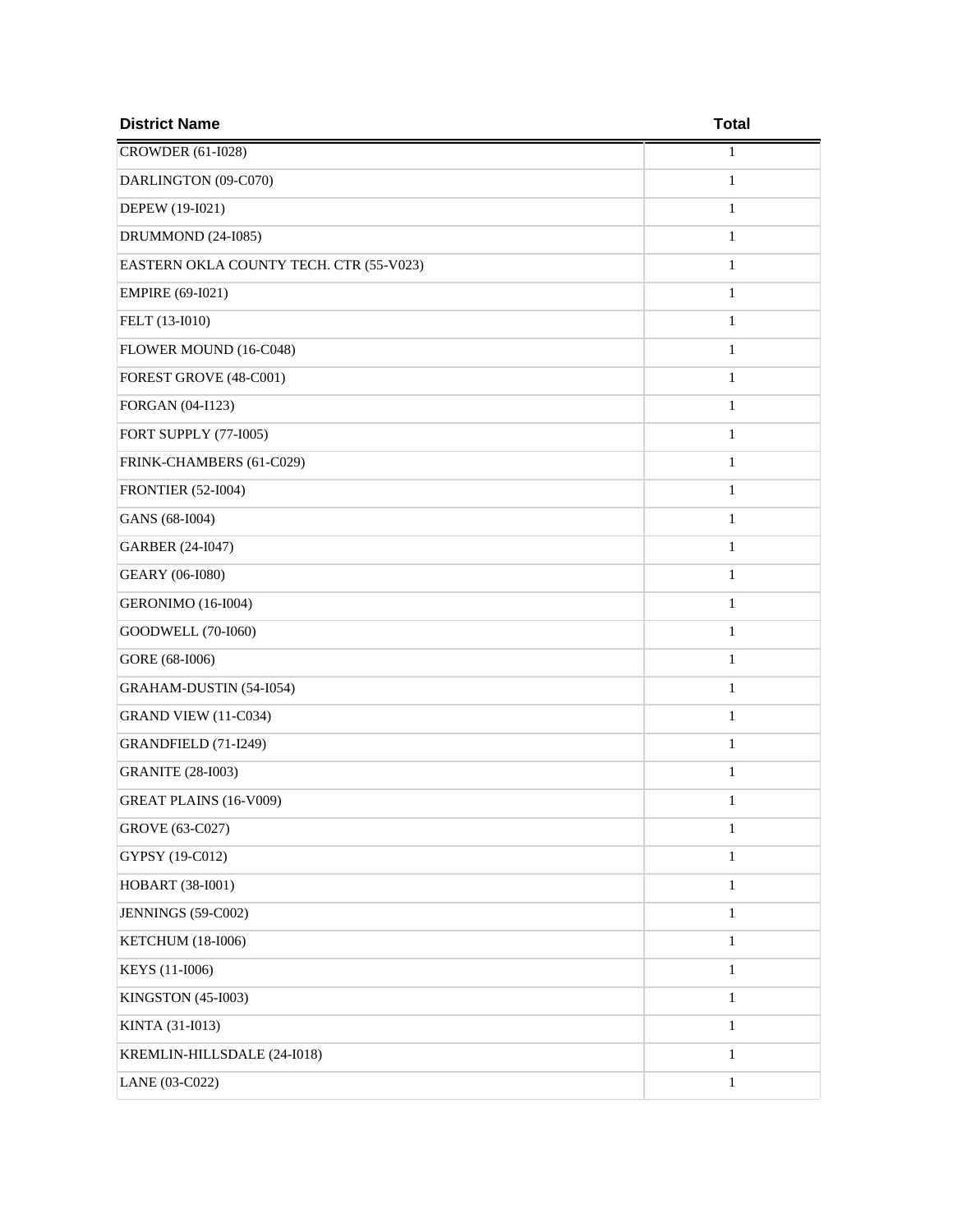| <b>District Name</b>                   | <b>Total</b> |
|----------------------------------------|--------------|
| LEACH (21-C014)                        | 1            |
| LIBERTY (68-C001)                      | $\mathbf{1}$ |
| LINDSAY (25-I009)                      | $\mathbf{1}$ |
| <b>LONE GROVE (10-I032)</b>            | $\mathbf{1}$ |
| LUKFATA (48-C009)                      | $\mathbf{1}$ |
| LUTHER (55-I003)                       | $\mathbf{1}$ |
| MACOMB (63-I004)                       | $\mathbf{1}$ |
| <b>MANGUM (28-I001)</b>                | $\mathbf{1}$ |
| <b>MCCORD</b> (57-C077)                | $\mathbf{1}$ |
| MCCURTAIN (31-I037)                    | $\mathbf{1}$ |
| MIDWAY (49-I027)                       | $\mathbf{1}$ |
| <b>MILBURN</b> (35-I029)               | $\mathbf{1}$ |
| <b>MILL CREEK (35-I002)</b>            | $\mathbf{1}$ |
| <b>MOUNDS</b> (19-I005)                | $\mathbf{1}$ |
| NASHOBA (64-C015)                      | $\mathbf{1}$ |
| NAVAJO (33-I001)                       | $\mathbf{1}$ |
| <b>NINNEKAH</b> (26-I051)              | $\mathbf{1}$ |
| NORWOOD (11-C014)                      | $\mathbf{1}$ |
| <b>OKARCHE</b> (37-I105)               | $\mathbf{1}$ |
| OKEMAH (54-I026)                       | $\mathbf{1}$ |
| OKLAHOMA SCHOOL FOR THE DEAF (50-H000) | $\mathbf{1}$ |
| OKLAHOMA YOUTH ACADEMY (55-J001)       | $\mathbf{1}$ |
| OLUSTEE-ELDORADO (33-I040)             | $\mathbf{1}$ |
| PANAMA (40-I020)                       | $\mathbf{1}$ |
| PEGGS (11-C031)                        | $\mathbf{1}$ |
| POND CREEK-HUNTER (27-I090)            | $\mathbf{1}$ |
| PONTOTOC TECHNOLOGY CENTER (62-V014)   | $\mathbf{1}$ |
| PORUM (51-I088)                        | $\mathbf{1}$ |
| <b>PRESTON (56-I005)</b>               | $\mathbf{1}$ |
| PRUE (57-I050)                         | $\mathbf{1}$ |
| <b>RATTAN</b> (64-I001)                | $\mathbf{1}$ |
| RAVIA (35-C010)                        | $\mathbf{1}$ |
| <b>REYDON</b> (65-I006)                | $\mathbf{1}$ |
| RIVERSIDE (09-C029)                    | $\mathbf{1}$ |